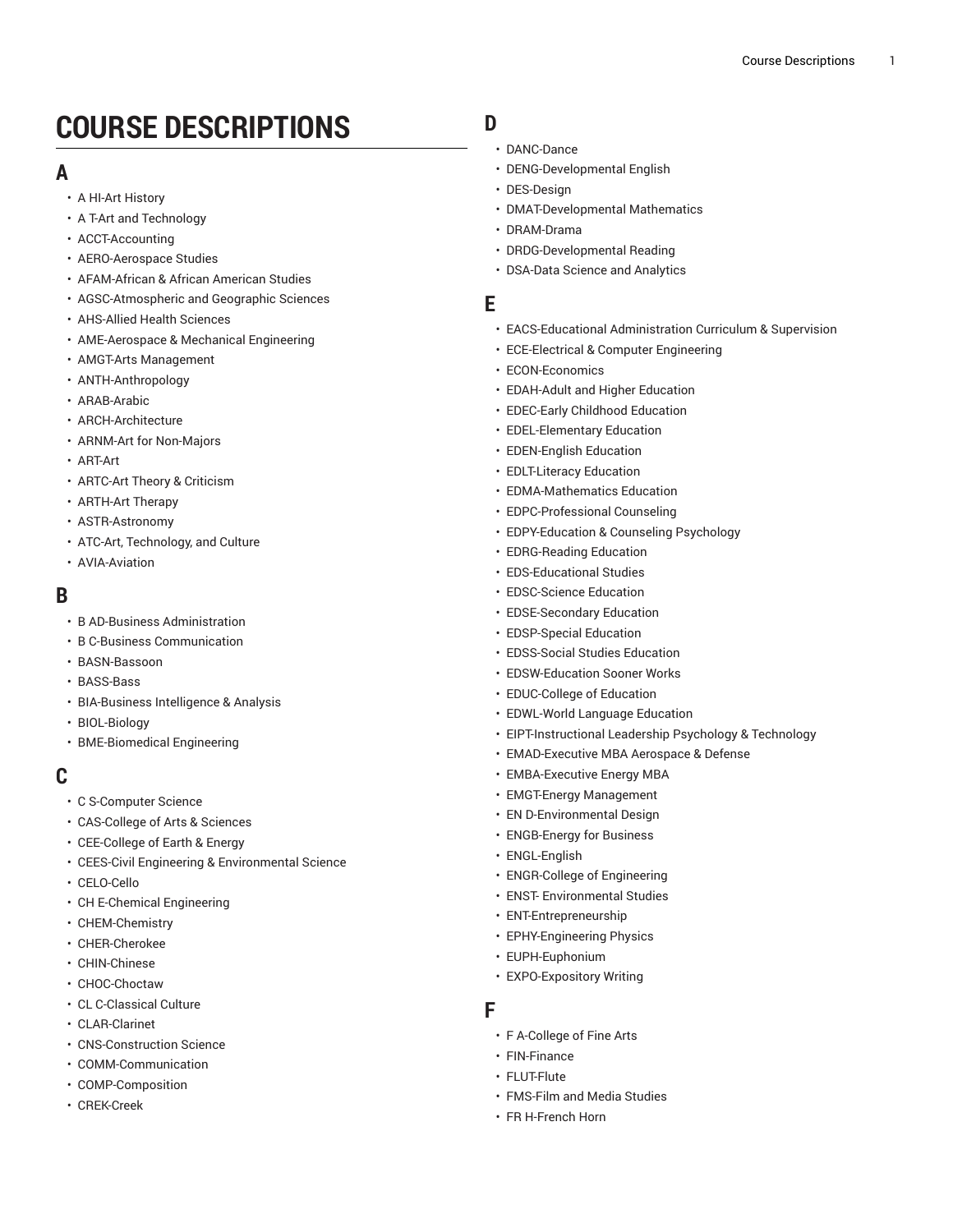- [FR-French](https://ou-public.courseleaf.com/archived-catalogs/2021-2022/courses/fr/)
- [FRAN-Franchising](https://ou-public.courseleaf.com/archived-catalogs/2021-2022/courses/fran/)

#### **G**

- [G E-Geological Engineering](https://ou-public.courseleaf.com/archived-catalogs/2021-2022/courses/g_e/)
- [GCRE-Grad Comp Recital](https://ou-public.courseleaf.com/archived-catalogs/2021-2022/courses/gcre/)
- [GDMA-Graduate](https://ou-public.courseleaf.com/archived-catalogs/2021-2022/courses/gdma/) Recital DMA
- [GEOG-Geography](https://ou-public.courseleaf.com/archived-catalogs/2021-2022/courses/geog/)
- [GEOL-Geology](https://ou-public.courseleaf.com/archived-catalogs/2021-2022/courses/geol/)
- [GERM-German](https://ou-public.courseleaf.com/archived-catalogs/2021-2022/courses/germ/)
- [GIS-Geographic Information Science](https://ou-public.courseleaf.com/archived-catalogs/2021-2022/courses/gis/)
- [GPHY-Geophysics](https://ou-public.courseleaf.com/archived-catalogs/2021-2022/courses/gphy/)
- [GRAD-Graduate College](https://ou-public.courseleaf.com/archived-catalogs/2021-2022/courses/grad/)
- [GRK-Greek](https://ou-public.courseleaf.com/archived-catalogs/2021-2022/courses/grk/)
- [GRRE-Graduate Recital MM](https://ou-public.courseleaf.com/archived-catalogs/2021-2022/courses/grre/)
- [GTAR-Guitar](https://ou-public.courseleaf.com/archived-catalogs/2021-2022/courses/gtar/)

## **H**

- [H R-Human Relations](https://ou-public.courseleaf.com/archived-catalogs/2021-2022/courses/h_r/)
- [HARP-Harp](https://ou-public.courseleaf.com/archived-catalogs/2021-2022/courses/harp/)
- [HCB-Health](https://ou-public.courseleaf.com/archived-catalogs/2021-2022/courses/hcb/) Care Business
- [HEBR-Hebrew](https://ou-public.courseleaf.com/archived-catalogs/2021-2022/courses/hebr/)
- [HES-Health](https://ou-public.courseleaf.com/archived-catalogs/2021-2022/courses/hes/) and Exercise Science
- [HIST-History](https://ou-public.courseleaf.com/archived-catalogs/2021-2022/courses/hist/)
- [HMS-Health, Medicine, and Society](https://ou-public.courseleaf.com/archived-catalogs/2021-2022/courses/hms/)
- [HON-Honors College](https://ou-public.courseleaf.com/archived-catalogs/2021-2022/courses/hon/)
- [HPCD-Harpsichord](https://ou-public.courseleaf.com/archived-catalogs/2021-2022/courses/hpcd/)
- [HSCI-History](https://ou-public.courseleaf.com/archived-catalogs/2021-2022/courses/hsci/) of Science

#### **I**

- [I D-Interior Design](https://ou-public.courseleaf.com/archived-catalogs/2021-2022/courses/i_d/)
- [IAS-International](https://ou-public.courseleaf.com/archived-catalogs/2021-2022/courses/ias/) & Area Studies
- [ILAC-Instructional](https://ou-public.courseleaf.com/archived-catalogs/2021-2022/courses/ilac/) Leadership & Academic Curriculum
- [ILAW-International](https://ou-public.courseleaf.com/archived-catalogs/2021-2022/courses/ilaw/) Law
- [INTL-International](https://ou-public.courseleaf.com/archived-catalogs/2021-2022/courses/intl/) Courses
- [ISE-Industrial and Systems Engineering](https://ou-public.courseleaf.com/archived-catalogs/2021-2022/courses/ise/)
- [ITAL-Italian](https://ou-public.courseleaf.com/archived-catalogs/2021-2022/courses/ital/)

#### **J**

- [JAPN-Japanese](https://ou-public.courseleaf.com/archived-catalogs/2021-2022/courses/japn/)
- [JMC-Journalism & Mass Communication](https://ou-public.courseleaf.com/archived-catalogs/2021-2022/courses/jmc/)
- [JRRE-Music Recitals](https://ou-public.courseleaf.com/archived-catalogs/2021-2022/courses/jrre/)

## **K**

• [KIOW-Kiowa](https://ou-public.courseleaf.com/archived-catalogs/2021-2022/courses/kiow/)

## **L**

- L [A-Landscape](https://ou-public.courseleaf.com/archived-catalogs/2021-2022/courses/l_a/) Architecture
- [L S-Legal Studies](https://ou-public.courseleaf.com/archived-catalogs/2021-2022/courses/l_s/)
- [LAT-Latin](https://ou-public.courseleaf.com/archived-catalogs/2021-2022/courses/lat/)
- [LAW-Law](https://ou-public.courseleaf.com/archived-catalogs/2021-2022/courses/law/)
- [LDMA-Music](https://ou-public.courseleaf.com/archived-catalogs/2021-2022/courses/ldma/) Recitals
- [LGBT-LGBTQ](https://ou-public.courseleaf.com/archived-catalogs/2021-2022/courses/lgbt/) Studies
- [LING-Linguistics](https://ou-public.courseleaf.com/archived-catalogs/2021-2022/courses/ling/)
- LIS-Library and [Information](https://ou-public.courseleaf.com/archived-catalogs/2021-2022/courses/lis/) Studies
- [LSAL-Administrative](https://ou-public.courseleaf.com/archived-catalogs/2021-2022/courses/lsal/) Leadership
- [LSCJ-Criminal Justice](https://ou-public.courseleaf.com/archived-catalogs/2021-2022/courses/lscj/)
- [LSCS-Cultural Studies](https://ou-public.courseleaf.com/archived-catalogs/2021-2022/courses/lscs/)
- LSH-Legal Studies [Healthcare](https://ou-public.courseleaf.com/archived-catalogs/2021-2022/courses/lsh/) Law
- LSHA-Human & Health Services [Administration](https://ou-public.courseleaf.com/archived-catalogs/2021-2022/courses/lsha/)
- LSI-Legal Studies [Indigenous](https://ou-public.courseleaf.com/archived-catalogs/2021-2022/courses/lsi/) Peoples Law
- [LSIB-Legal Studies International Business Law](https://ou-public.courseleaf.com/archived-catalogs/2021-2022/courses/lsib/)
- [LSIS-Integrated Studies](https://ou-public.courseleaf.com/archived-catalogs/2021-2022/courses/lsis/)
- LSLC-Lifespan Care and [Administration](https://ou-public.courseleaf.com/archived-catalogs/2021-2022/courses/lslc/)
- [LSMS-Museum Studies](https://ou-public.courseleaf.com/archived-catalogs/2021-2022/courses/lsms/)
- [LSO-Legal](https://ou-public.courseleaf.com/archived-catalogs/2021-2022/courses/lso/) Studies Oil, Gas, & Energy Law
- [LSPS-Prevention](https://ou-public.courseleaf.com/archived-catalogs/2021-2022/courses/lsps/) Science
- [LSRL-Community](https://ou-public.courseleaf.com/archived-catalogs/2021-2022/courses/lsrl/) Recreation Leadership
- [LSTD-Liberal Studies](https://ou-public.courseleaf.com/archived-catalogs/2021-2022/courses/lstd/)
- [LTRS-Letters](https://ou-public.courseleaf.com/archived-catalogs/2021-2022/courses/ltrs/)

## **M**

- M [S-Military](https://ou-public.courseleaf.com/archived-catalogs/2021-2022/courses/m_s/) Science Army
- [MATH-Mathematics](https://ou-public.courseleaf.com/archived-catalogs/2021-2022/courses/math/)
- [MBIO-Microbiology](https://ou-public.courseleaf.com/archived-catalogs/2021-2022/courses/mbio/)
- [METR-Meteorology](https://ou-public.courseleaf.com/archived-catalogs/2021-2022/courses/metr/)
- [MGT-Management](https://ou-public.courseleaf.com/archived-catalogs/2021-2022/courses/mgt/)
- [MIS-Management Information Systems](https://ou-public.courseleaf.com/archived-catalogs/2021-2022/courses/mis/)
- [MIT-Management](https://ou-public.courseleaf.com/archived-catalogs/2021-2022/courses/mit/) Information Technology
- [MKT-Marketing](https://ou-public.courseleaf.com/archived-catalogs/2021-2022/courses/mkt/)
- [MLLL-Modern](https://ou-public.courseleaf.com/archived-catalogs/2021-2022/courses/mlll/) Languages, Literatures, & Linguistics
- [MRS-Medieval](https://ou-public.courseleaf.com/archived-catalogs/2021-2022/courses/mrs/) and Renaissance
- [MTHR-Musical](https://ou-public.courseleaf.com/archived-catalogs/2021-2022/courses/mthr/) Theatre
- [MUED-Music](https://ou-public.courseleaf.com/archived-catalogs/2021-2022/courses/mued/) Education
- [MULI-Music](https://ou-public.courseleaf.com/archived-catalogs/2021-2022/courses/muli/) Literature
- [MUNM-Music for Non-Majors](https://ou-public.courseleaf.com/archived-catalogs/2021-2022/courses/munm/)
- [MUS-Music](https://ou-public.courseleaf.com/archived-catalogs/2021-2022/courses/mus/)
- [MUSC-Musicology](https://ou-public.courseleaf.com/archived-catalogs/2021-2022/courses/musc/)
- [MUTE-Music](https://ou-public.courseleaf.com/archived-catalogs/2021-2022/courses/mute/) Technique
- [MUTH-Music](https://ou-public.courseleaf.com/archived-catalogs/2021-2022/courses/muth/) Theory
- [MUTK-Music](https://ou-public.courseleaf.com/archived-catalogs/2021-2022/courses/mutk/) Technology

## **N**

- N S-Naval [Science](https://ou-public.courseleaf.com/archived-catalogs/2021-2022/courses/n_s/)
- [NAS-Native](https://ou-public.courseleaf.com/archived-catalogs/2021-2022/courses/nas/) American Studies
- NPNG-Nonprofit & [Nongovernmental](https://ou-public.courseleaf.com/archived-catalogs/2021-2022/courses/npng/) Organizations

## **O**

- [OBOE-Oboe](https://ou-public.courseleaf.com/archived-catalogs/2021-2022/courses/oboe/)
- [OCL-Organizational](https://ou-public.courseleaf.com/archived-catalogs/2021-2022/courses/ocl/) and Community Leadership
- [ODYN-Organizational](https://ou-public.courseleaf.com/archived-catalogs/2021-2022/courses/odyn/) Dynamics
- [ORGN-Organ](https://ou-public.courseleaf.com/archived-catalogs/2021-2022/courses/orgn/)
- 
-